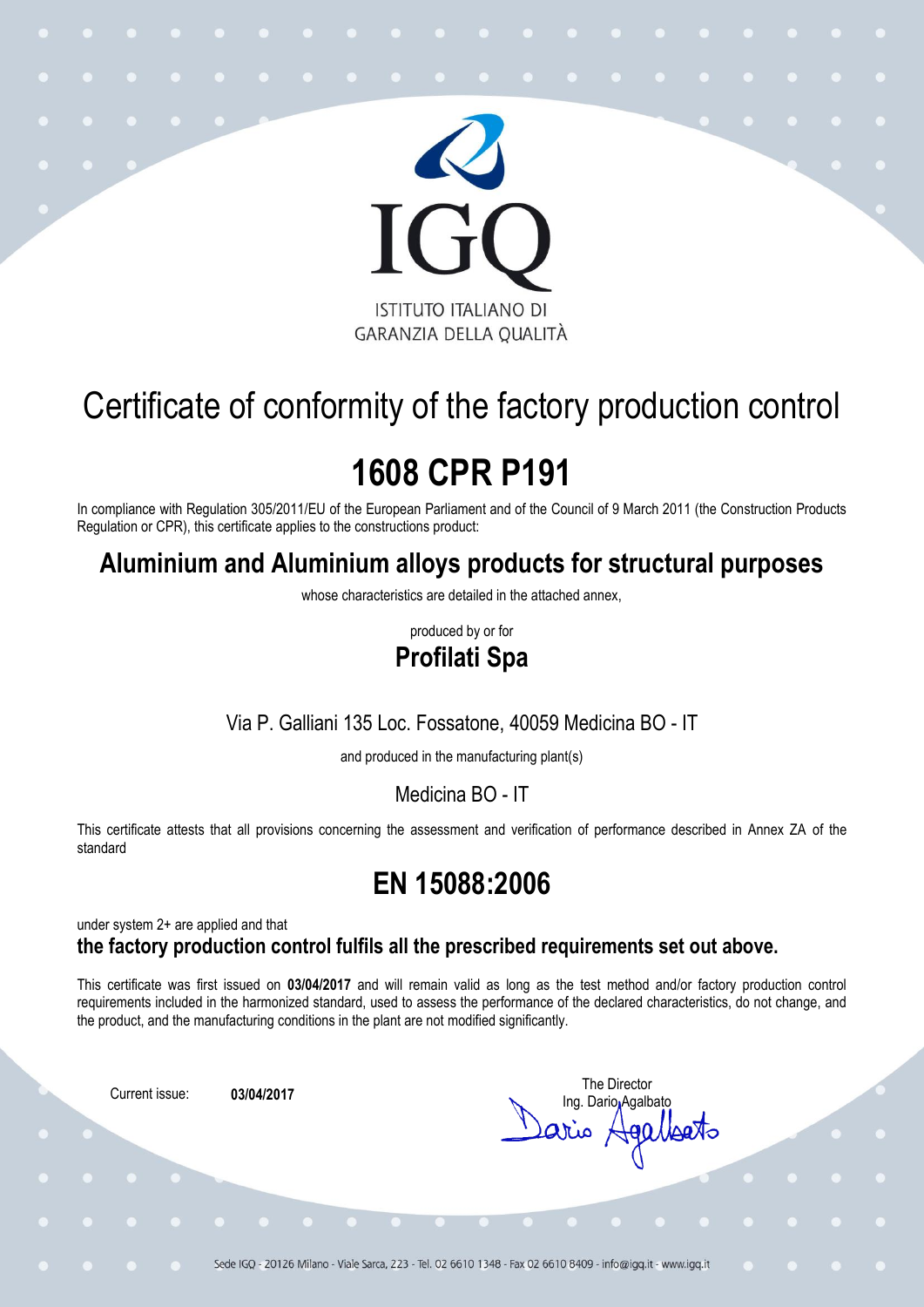

## **APPENDIX TO CERTIFICATE 1608 CPR P191**

#### **Aluminium and aluminium alloys products according to EN 15088**

| Product                                  | Product<br>standards  | <b>Material</b><br>designation | <b>Delivery</b><br>condition | <b>Dimensional</b><br>range<br>(mm)                                                                                                   |
|------------------------------------------|-----------------------|--------------------------------|------------------------------|---------------------------------------------------------------------------------------------------------------------------------------|
|                                          |                       | 6060                           | T4, T5, T6 e T66             |                                                                                                                                       |
| Extruded round bars                      | <b>UNI EN 755-3</b>   | 6063                           | T6 e T66                     | Ø6 ÷ 100                                                                                                                              |
|                                          |                       | 6082                           | T4, T6, T66                  |                                                                                                                                       |
| Extruded square bars                     | <b>UNI EN 755-4</b>   | 6060                           | T5, T6 e T66                 | $\neq 8 \div 60$                                                                                                                      |
|                                          |                       | 6063                           | T6 e T66                     |                                                                                                                                       |
|                                          |                       | 6082                           | T5, T6                       |                                                                                                                                       |
|                                          |                       | 6060                           | T4, T5, T6 e T66             |                                                                                                                                       |
| Extruded rectangular bars                | <b>UNI EN 755-5</b>   | 6063                           | T6 e T66                     | $\neq$ 15x2 ÷ 200x20                                                                                                                  |
|                                          |                       | 6082                           | T <sub>6</sub>               |                                                                                                                                       |
|                                          |                       | 6060                           | T <sub>66</sub>              | 17                                                                                                                                    |
| Extruded hexagonal bars                  | <b>UNI EN 755-6</b>   | 6063                           | T6 e T66                     |                                                                                                                                       |
|                                          |                       | 6082                           |                              |                                                                                                                                       |
| Extruded square and<br>rectangular tubes | <b>UNI EN 755-8</b>   | 6005A                          | T <sub>6</sub>               | square tubes<br>$\neq 8 \div 150$<br>thickness $1 \div 10$<br>rectangular tubes<br>$\neq$ 11x9 $\div$ 200x50<br>thickness $1 \div 10$ |
|                                          |                       | 6060                           | T5, T6, e T66                |                                                                                                                                       |
|                                          |                       | 6063                           | T6 e T66                     |                                                                                                                                       |
|                                          |                       | 6082                           | T <sub>6</sub>               |                                                                                                                                       |
| Extruded round tubes                     | <b>UNI EN 755-8</b>   | 6005A                          | T <sub>6</sub>               | $Ø$ 15 ÷ 150<br>sp. $1 \div 10$                                                                                                       |
|                                          |                       | 6060                           | T4, T5, T6, T64 e T66        |                                                                                                                                       |
|                                          |                       | 6063                           | T6 e T66                     |                                                                                                                                       |
|                                          |                       | 6082                           | T4, T6                       |                                                                                                                                       |
| Extruded precision profiles              | <b>UNI EN 12020-2</b> | 6005A                          | T <sub>6</sub>               | circumscribed circle<br>up to $\varnothing$ 300                                                                                       |
|                                          |                       | 6060                           | T4, T5, T6, T64 e T66        |                                                                                                                                       |
|                                          |                       | 6063                           | T4, T5, T6 e T66             |                                                                                                                                       |
|                                          |                       | 6082                           | T4, T5 e T6                  |                                                                                                                                       |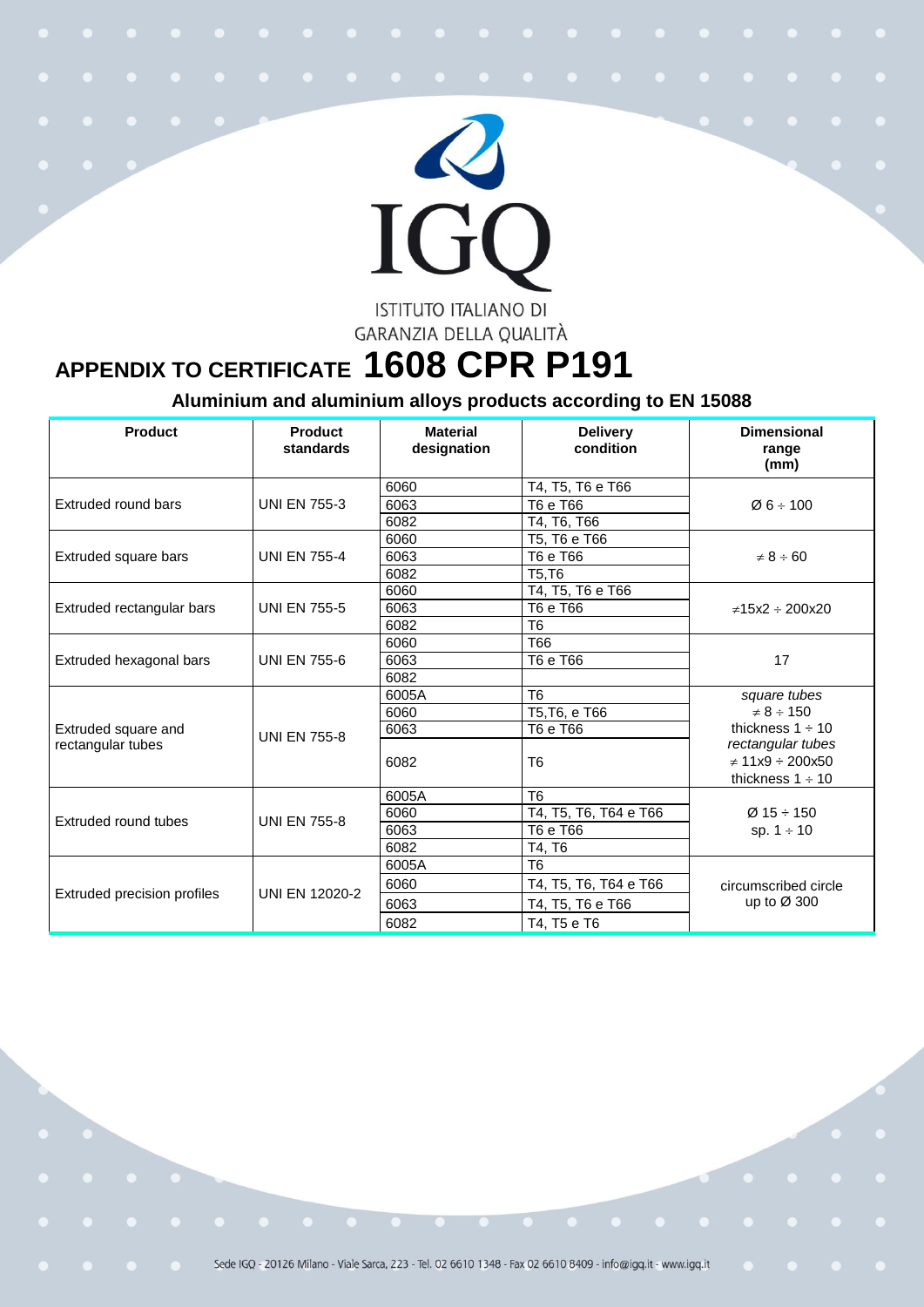

## **APPENDIX TO CERTIFICATE 1608 CPR P191**

**Aluminium and aluminium alloys products according to EN 15088**

| <b>Product</b>                   | <b>Product</b><br>standards | <b>Material</b><br>designation | <b>Delivery</b><br>condition | <b>Dimensional</b><br>range<br>(mm)             |
|----------------------------------|-----------------------------|--------------------------------|------------------------------|-------------------------------------------------|
| Profiles for general application | <b>UNI EN 755-9</b>         | 1050A                          | H <sub>112</sub>             | circumscribed circle<br>up to $\varnothing$ 300 |
|                                  |                             | 6005A                          | T6                           |                                                 |
|                                  |                             | 6060                           | T4, T5, T6, T64 e T66        |                                                 |
|                                  |                             | 6063                           | T5, T6 e T66                 |                                                 |
|                                  |                             | 6082                           | T4, T5 e T6                  |                                                 |

first issue: **03/04/2017**

current issue: 03/04/2017 **ing.** Dario Agalbato **Director** Sario Agalleato